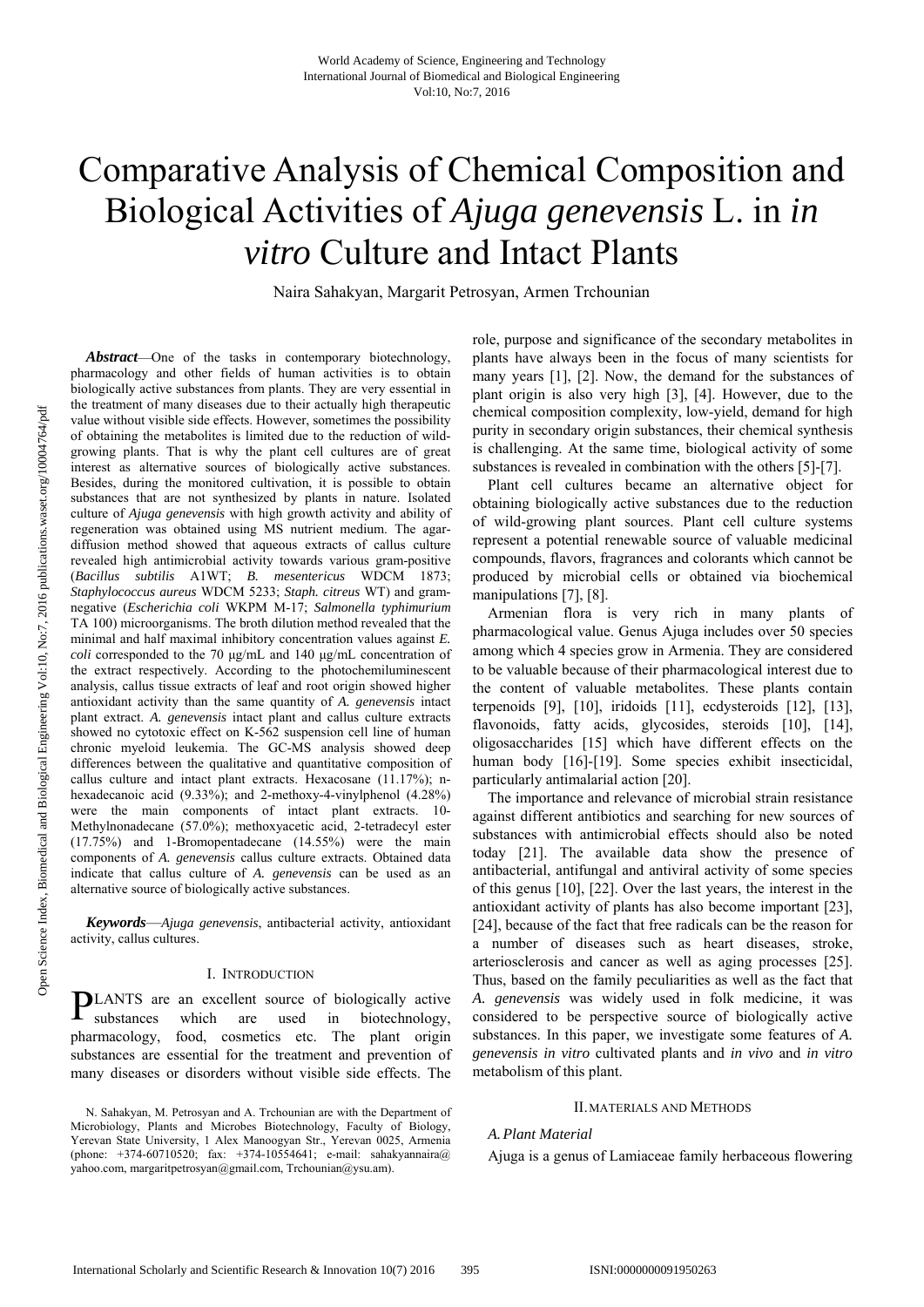plants growing in Europe, Asia, Africa and Australia. In Armenia the investigated plant *A. genevensis* L. is common in Shirak, Aragatsotn, Tavush, Lori regions as well as in Yerevan. Plants were collected in the slopes of Mountain Aragats (2000-2500 m, above sea-level) during the flowering phase. Plants were identified at the Institute of Botany of the National Academy of Sciences, Armenia.

## *B.Cultures and Nutrient Media*

Callus cultures of leaf origin were obtained using Murashige - Skoog (MS) [26] nutrient medium (with addition of glycine (2.0 mg/L), indole-3-acetic acid (IAA) (2.0 mg/L) and kinetine (6-furfurylaminopurine) (0.2 mg/L)) and sterilizing with mixed solution of cetylpyridinium chloride (660 mg/L) and mercuric chloride (330 mg/L) for 7 min. The Petri dishes with explants (approx. diameters of leaf-origin explants were  $0.8$  to  $1.2$  cm, root origin  $-1.0$  cm in length) were placed in thermostat under the thermal conditions of 22- 25  $\degree$ C (for the initiation of proliferation processes). Afterwards the formed primary callus tissues were placed in the flasks (50 mL), then replaced in both thermostat (22-25 °C, in dark conditions) and room conditions ( $22 \pm 1^{\circ}$ C) under the light illumination (150 µmol quanta m<sup>-2</sup> s<sup>-1</sup>).

The medium both without cytokinins and with NAA (0.1 mg/L) and sucrose (20 g/L) was used for the root origination.

Callus cultures of root origin were obtained from the formed roots of *in vitro* plantlets without sterilization. All of the *in vitro* plantlets were incubated at  $22-25$  °C with the photoperiod of 16 h (natural daylight, supplemented with artificial light (approx. 150 µmol quanta  $m^{-2}$  s<sup>-1</sup>) provided by a white fluorescent lamp (Philips Inc., 36 W).

The pH of the all culture media was 5.8 before adding agar and media were sterilized by autoclaving at  $120^{\circ}$ C for 20 min.

#### *C.Plant Material Extraction*

1 g dried (at  $60 \text{ C}$ , for 12 h), powdered material (intact plants or *in vitro* plantlets or callus tissue) was extracted with 10 mL water or 40% ethanol or methanol during 20 h on magnetic shaker at room temperature. The obtained suspension was centrifuged (10 min at 5000 rev/min), the supernatant was isolated. Precipitate was extracted 4 times and the combined supernatant was dried by evaporation at room temperature. For further investigations, the evaporated mass was dissolved in appropriate solvents in different concentrations.

### *D.Antibacterial Activity Determination*

Agar diffusion method was used for this investigation [27], [28]: the wells in 8 mm diameter were cut out on agar, inoculated with the different Gram-positive (*Bacillus subtilis* A1WT; *B. mesentericus* WDCM 1873; *Staphylococcus aureus* WDCM 5233; *Staph. ctreus* WT) and Gram-negative (*Escherichia coli* WKPM M-17; *Salmonella typhimurium* TA 100) test-microorganisms (200 μl of microbial cell suspension in 20 mL agar medium). Meat-peptone agar (MPA) was used for microbial growth. The level of antibacterial activity was estimated by dropping extracts (100 μL) on the wells and measuring "formed" diameters of growth absence zones around the wells after the incubation at 37 °C for 24 h. The sterile distilled water or 40 % ethanol or methanol was used as a negative control and ampicillin at the concentration of 50 μg/μL was used as positive control (Table I).

Minimal inhibitory concentration (MIC) and half maximal inhibitory concentration  $(IC_{50})$  of extracts were determined by the following scheme: Several tubes containing the same volume of culture medium (MPB-meat-peptone broth) inoculated with the test-bacteria *E. coli* VKPM M-17 (10<sup>4</sup> -106 bacterial cells per mL) were used. The extracts of the following concentrations were added to the above mentioned bacterial suspension: 280; 140; 70; 35 and 16.5 μg/mL. After 24 h of incubation  $(36-37 \text{ C})$  the results were evaluated by measuring the absorbance of bacterial suspension (wavelength 560 nm) using a spectrophotometer (Genesys 10S UV-Vis, Thermo Scientific, USA) [29], [30].

### *E.Antioxidant and Cytotoxic Activity Determination*

The antioxidant activity of aqueous extracts (10 μL of extract in the concentration of 70 μg/mL) was determined by photochemiluminescent analyzer (PHOTOCHEM, Analytic Co., Jena, Germany). The positive control was a standard solution containing 10 nM ascorbic acid [31].

The cytotoxicity of the aqueous extracts was determined using K-562 suspension cell line of human chronic myeloid leukemia incubated in the RMPI-1640 nutrient medium (Sigma) with the addition of 10% fetal calf serum. The essence of this method was as the following: 100 μL of *A. genevensis* intact plants and callus cultures extracts at the concentration of 70 μg/mL were added to the daily cell culture of leukemia. After 24 h incubation, the number of living cells in 1 mL of suspension was counted with the use of vital staining by trypan blue [32].

## *F.Determination of Intact Plant and Callus Extract Chemical Composition*

Gas chromatography–mass spectrometry (GC-MS) of the extracts was performed using a Hewlett–Packard 5890 Series II gas chromatograph, fitted with a fused silica  $HP - 5MS$ capillary column (30 m x  $0.25$  mm, in thickness  $0.25$  µm). The oven temperature varied from 40 to  $250\text{C}$  with the scanning rate of 3 °C/min. Helium (purity 5.6) was used as a carrier gas at a flow rate of 1 mL/min. The GC was equipped with Hewlett–Packard 5972 Series MS detector. The MS operating parameters were ionization voltage 70 eV and ion source temperature 250 °C. The extracts  $(1/100, v/v)$  in HPLC methanol) of 1 µL were injected manually. To avoid the GC column overloading, the essential oils were diluted  $1:100 \, (v/v)$ in methanol. The identification of peaks was tentatively carried out based on National Institute of Standards and Technology (NIST) database NIST– 2013 [33].

## *G.Data Processing*

The experiments were repeated at least 6 times. The obtained data were processed using SPSS Statistics 17.0 software package (SPSS Inc., Chicago, IL, USA).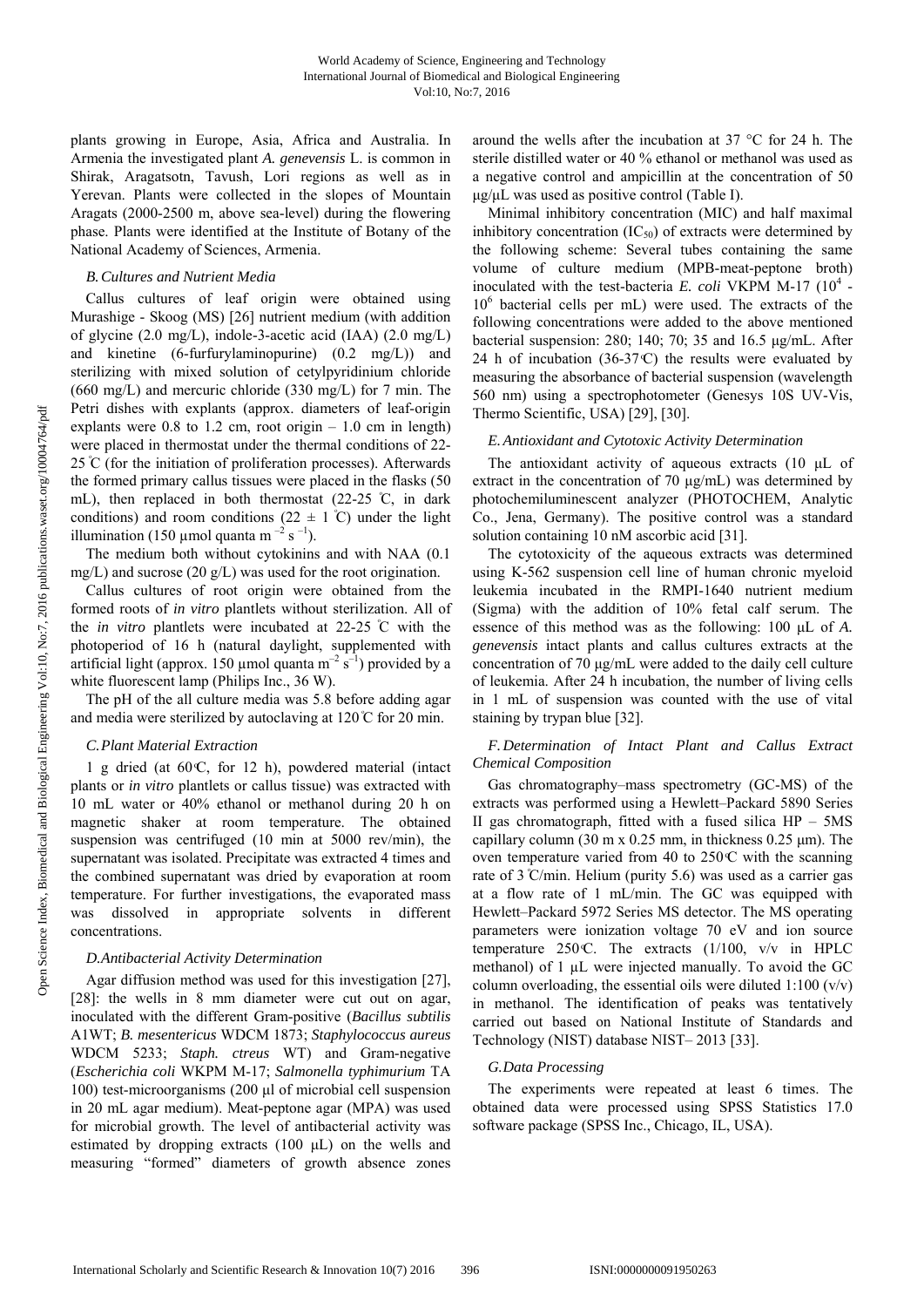## III. RESULTS AND DISCUSSION

The proliferation began on the  $7<sup>th</sup>-8<sup>th</sup>$  days on MS medium and the primary callus was formed on the  $18<sup>th</sup>$ -20<sup>th</sup> days of cultivation. Callus tissue of *A. genevensis* had a dense consistency and light color when growing in dark conditions (Fig. 1 (a)) and intensive green – under the light (Fig. 1 (c)).

The root formation occurred on the medium with 0.1 mg/L NAA. Generally, the growth cycle of calli ended on the  $27<sup>th</sup>$ -28th day, but in case with *in vitro* plantlets it was over on the 35-40<sup>th</sup> day of cultivation. Generation of shoots and leaves were observed on the MS medium (Fig. 1 (b)). Subsequently shoots were separated from each other and transferred to fresh medium with 0.1 mg/L NAA and 20 g/L sucrose under the light (Figs. 1 (d) and (e)). Root formation process in the liquid medium was equal to that in agar nutrient medium (Fig. 1 (f)). *A. genevensis* isolated culture possessed high-frequency regeneration ability (index of micro-propagation was  $10^5$ - $10^6$ ). In most cases *in vitro* plants reached t blooming phase during May-June period which corresponded to the natural cycle of development. 20-25% of obtained *in vitro* plantlets was successfully acclimatized in a soil substrate (at the stage when they reached 3-5 cm high) (Fig. 1 (g)).

Testing of *A. genevensis* calli aqueous extracts revealed a high antimicrobial activity against various Gram-positive and Gram-negative microorganisms (Table I).



Fig. 1 Plant regeneration from callus cells of *A. genevensis* and micropropagation (a) Callus culture of *A. genevensis* in dark conditions (MS medium). (b) Callus culture growing and shootorganogenesis under the light conditions (MS medium). (c, d, e) Micro-propagation (nutrient medium with 0.1 mg  $L^{-1}NAA$ ). (f) Root formation in the liquid nutrient medium with 0.1 mg L-1NAA. (g) Plants grown in a soil substrate in greenhouse conditions. Scale bars are 1 cm

TABLE I INHIBITION OF THE TEST MICROORGANISMS GROWTH AFFECTED BY *A. GENEVENSIS* CALLUS TISSUE EXTRACTS

| <i>GENEVENSIS</i> CALLUS TISSUE EXTRACTS  |                                           |                                            |
|-------------------------------------------|-------------------------------------------|--------------------------------------------|
|                                           | The growth absence zones $(\emptyset$ mm) |                                            |
| Test-microorganism                        | Callus culture extracts                   | Positive control                           |
|                                           | $(280 \mu g \text{ mL}^{-1})$             | (Ampicillin, 50 $\mu$ g mL <sup>-1</sup> ) |
| <i>Bacillus subtilis</i> A1 $WT1$         | $65.0 \pm 1.0$                            | $40.0 \pm 0$                               |
| Bacillus mesentericus<br><b>WDCM 1873</b> | $64.0 \pm 0.7$                            | $34.0 \pm 0$                               |
| Staphylococcus aureus<br><b>WDCM 5233</b> | $28.0 \pm 0.6$                            | $26.0 \pm 0$                               |
| Staphylococcus citreus<br>WТ              | $51.0 \pm 0.7$                            | $41.0 \pm 0$                               |
| Escherichia coli VKPM<br>$M-17$           | $31.0 \pm 0.5$                            | $31.0 \pm 0$                               |
| Salmonella typhimurium<br><b>TA 100</b>   | $25.0 \pm 0.6$                            | NT <sup>2</sup>                            |

 $P \le 0.001$ ; WT<sup>1</sup>- wild type; NT<sup>2</sup> - not tested

According to our results the Gram-positive microorganisms were more sensitive to the extracts with antibacterial activity. The synthesis of substances with antibacterial properties depended on different conditions: growth phases, passage number and composition of nutrient medium.

In one cycle of growth the peak of investigated metabolites synthesis was registered on the  $20<sup>th</sup>$  day of calli cultivation. This regularity was followed regardless from the passage. Synthesis of substances with antibacterial activity increased with the growth of the culture general age (quantity of passage): the greatest zones of growth absence were revealed around the extracts from the calli of  $18<sup>th</sup>$ -20<sup>th</sup> passages. In spite of callus culture rather high antibacterial activity, the extracts of intact plants showed lower activity against the same testmicroorganisms. The antibacterial activity of the isolated culture extracts also depended on the nature of extracting liquid. Aqueous extracts showed the highest activity in comparison with methanol or ethanol [34].

Investigations revealed that OD of bacterial suspension in control tubes after 24 h of cultivation increased about 5-6 times. Approximately a five-fold increase of bacterial suspension OD was observed in case of two lowest concentrations of the extract addition (35 μg/mL and 16.5 μg/mL), whereas OD values remained unchanged (at the concentration of 70 μg/mL) or decreased by almost a half (at the concentrations of 140 μg/mL, 280 μg/mL) in other cases. Thus, these findings allow us to suppose, that MIC corresponds to the extract concentration of 70 μg/mL. Based on these data it is possible to insist that  $IC_{50}$  value corresponds to the extract concentration of 140 μg/mL.

*A. genevensis* culture demonstrated also high antioxidant activity. Indeed, 10 μL extract of the intact plant showed antioxidant activity equal to 65.5±2.7 nM ascorbic acid. The same quantity of callus tissue extract of leaf and root origin showed antioxidant activity equal to  $67.5 \pm 2.9$  nM and 95.5±5.4 nM ascorbic acid, respectively (Fig. 2). These properties raise the value of callus cultures as potential producers of biologically active substances.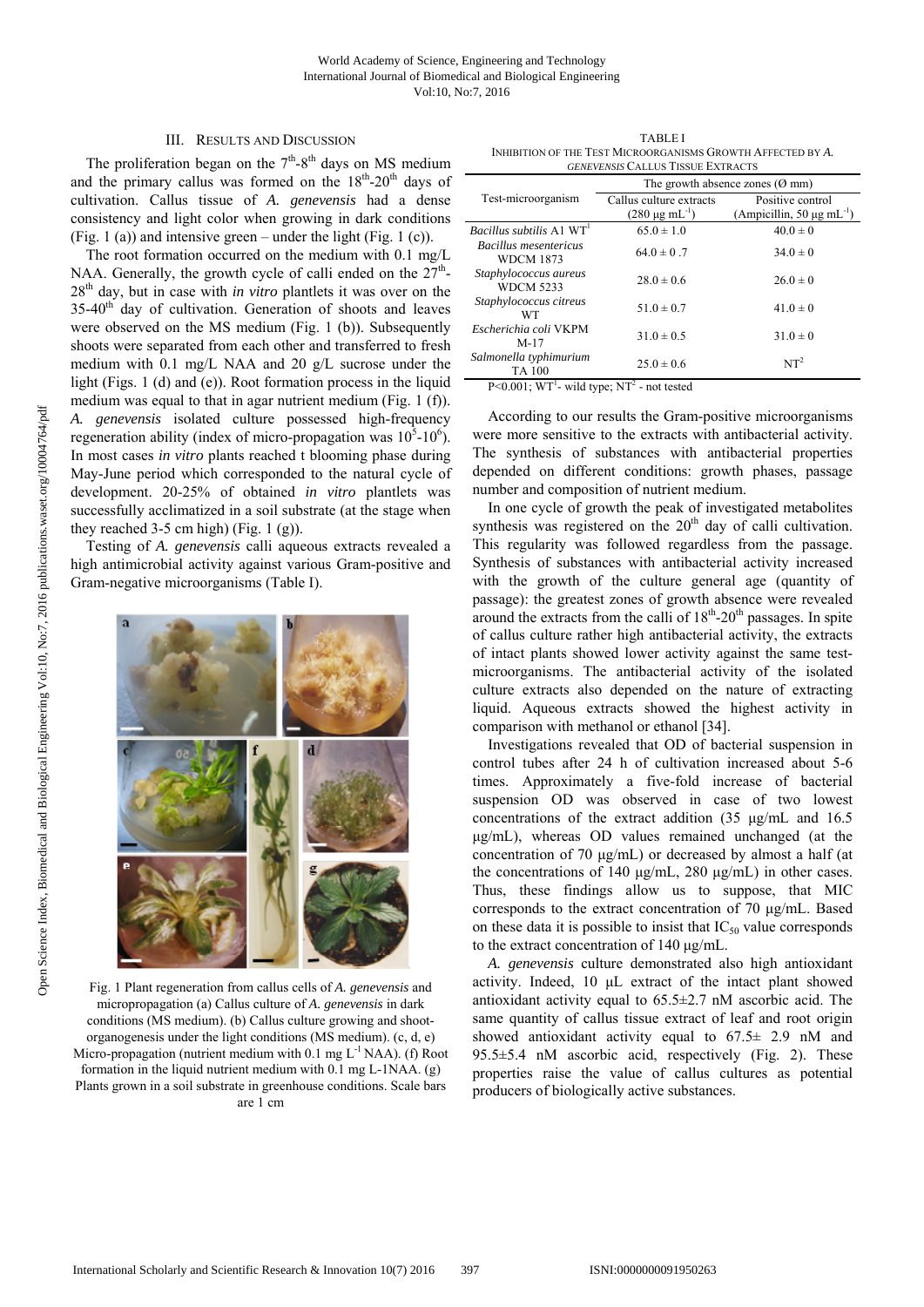

Fig. 2 Comparative antioxidant (free radical scavenging) activity of *A. genevensis* intact plant, callus tissues of leaf and root origin (the positive control was ascorbic acid). See the text

The absence of *A. genevensis* plants cytotoxicity as well as their callus culture extracts was established in relation to the K-562 suspension cell line of human chronic myeloid leukemia.

Deep differences in the composition of the extracts are also the basis of these kind distinctions in biological activity.

The GS-MS analyses showed that the main components of intact plant extracts were hexacosane (11.17%); nhexadecanoic acid (9.33%) and 2-methoxy-4-vinylphenol (4.28%). While the concentration of 10-Methylnonadecane (57.0%) was prevalent upon the other substances of *A. genevensis* callus culture extracts. So, based on obtained data it is possible to introduce the relevance of obtaining *in vitro* cultures of *A. genevensis* and to study their metabolic features.

#### IV. CONCLUSIONS

During the cultivation process some changes in qualitative and quantitative composition of active metabolites may take place. This property is important in terms of purposeful change of *in vitro* culture metabolism. This makes a significant basis to study the growth and metabolic features of pharmacologically valuable plant isolated cultures.

#### ACKNOWLEDGMENT

This study was done in the frame of Basic research support from the State Committee of Science, the Ministry of Education and Science of Armenia.

The authors declare no commercial or financial conflict of interest.

The authors thank to Ms. A. Hayrapetyan (Department of Foreign Languages, Yerevan State Medical University) for editing the manuscript and improving English.

#### **REFERENCES**

[1] S. Hellwig, J. Drossard, R.M. Twyman, and R. Fischer, "Plant cell cultures for the production of recombinant proteins," *Nat Biotech*, 2004, vol. 22, pp. 1415-1422.

- [2] N. Darbinian-Sarkissian, A. Darbinyan, J. Otte, S. Radhakrishnan, B.E. Sawaya et al., "p27SJ, a novel protein in St John's Wort, that suppresses expression of HIV-1 genome," *Gene Therapy*. 2006, vol.1, pp.288–295.
- [3] M. Petrosyan, Y. Sherbakova, N. Sahakyan, Z. Vardanyan, A. Poladyan, Yu. Popov, A. Trchounian, "*Alkanna orientalis* (L.) Boiss. plant isolated cultures and antimicrobial activity of their extracts: Phenomenon, dependence on different factors and effects on some membraneassociated properties of bacteria," *Plant Cell, Tissues and Organ Culture - J Plant Biotechnol*, 2015, vol.122, N 3, pp.727-738.
- [4] H. Md. Sarfaraj, F. Sheeba, A. Saba, Md. Rahman, A. Akhlaquer et al., "Current approaches toward production of secondary plant metabolites," *J Pharm & Bioall Scien*, 2012, vol. 4, N 1, pp.10-20.
- [5] M. Z. Abdin, M. Izrar, R.R. U, S.K. Jain, "Artemisinin, a novel antimalarial drug: biochemical and molecular approaches for enhanced production," *Planta Med*, 2003, vol. 69, pp. 289–299.
- [6] S. M. K. Rates, "Plants as source of drugs," *Toxicol*, 2001, vol. 39, pp. 603-613.
- [7] I. Smetanska, "Production of secondary metabolites using plant cell cultures," *Adv Biochem Eng Biotechnol*, 2008, vol. 111, pp. 187-228.
- [8] D.J. N ewman, G. Cragg, "Natural products as sources of new drugs over the last 25 years," *J Nat Prod*, 2007, vol.70, pp.461–477.
- [9] J.Coll, "NMR shift data of neo-clerodane diterpenes from the genus Ajuga," *Phytochem Anal*, 2002, vol.13, pp. 372-380.
- [10] J. H. Ben, A. Chaari, A. Bakhrouf, Z. Mighri, "Structure–antibacterial activity relationship of secondary metabolites from *Ajuga pseudoiva Rob*. leaves," *J Nat Prod Res*, 2006, vol. 20, pp. 299–304.
- [11] A. Chaari, H.B. Jannet, Z. Mighri, M.C. Lallemand, "7-0-6`-0 malonylcachinesidic acid, a new macrocyclic iridoid ester of malonic acid from Tunisian plant *Ajuga pseudoiva*," *J Nat Prod*, 2002, vol. 65, pp. 618-620.
- [12] R. Lafont, L. Dinan, "Practical uses for ecdysteroids in mammals including humans: an update," *J. Insect. Sci*, 2003, vol. 3, p. 30.
- [13] A. Ványolós, A. Simon, G. Tóth, L. Polgá, Z. Kele et al., "C-29 ecdysteroids from *Ajuga reptans* var. *reptans*," *J Nat. Prod*, 2009, vol. 72, N 5, pp. 929-932.
- [14] J. Coll, A. T. Yudelsy, "Neo-Clerodane diterpenoids from *Ajuga*: structural elucidation and biological activity," *Phytochem Rev*, 2008, vol. 7, pp. 25–49.
- [15] H. C. Inan, F. Keller, "Purification and characterization of the raffinose oligosaccharide chain elongation enzyme, galactan: galactan galactosyltransferase (GGT), from *Ajuga reptans* leaves," *Physiol Plant*, 2002, vol. 114, pp. 361-371.
- [16] R. Singh, S. M. Patil, G. Pal, M. Ahmad, "Evaluation of in vivo and in vitro anti-inflammatory activity of *Ajuga bracteosa* Wall ex Benth," *Asian Pac J Trop Dis*, 2012, vol.1, pp. 404-407.
- [17] A. Pal, F. A. Toppo, P. K. Chaurasiya, P. K. Singour, R. S. Pawar, "Invitro cytotoxicity study of methanolic fraction from *Ajuga Bracteosa* wall ex. benth on MCF-7 breast adenocarcinoma and hep-2 larynx carcinoma cell lines," *Pharmacogn Res,* 2014, vol. 6, N 1, pp. 87-91.
- [18] N. Sh. Ramazanov, "Phytoecdysteroids and other biologically active compounds from plants of the genus *Ajuga*," *Chem Nat Comp*, 2005, vol. 41, pp. 361-369.
- [19] B. L. Ayari, L. Riahi, S. Ziadi, H. Chograni, A. Mliki, "Evaluation of antioxidant and antimicrobial activities of Tunisian *Ajuga iva* L. essential oils," *Revue F. S. B.* 2013, pp. 203-201.
- [20] J. N. Gitua, D. R. Muchiri, X. A. Nguyen, "In vivo antimalarial activity of *Ajuga remota* water extracts against *Plasmodium berghei* in mice, *Southeast Asian J Trop Med Publ Health*, 2012, vol. 43, N 3, pp. 545- 548.
- [21] G. Xinbo, H. L. Rui, F. Xueqing, S. Xiaofen, T. Kexuan, "Overexpression of l-galactono-c-lactone dehydrogenase increases vitamin C, total phenolics and antioxidant activity in lettuce through biofortification," *Plant Cell, Tissues and Organ Culture - J Plant Biotechnol,* 2013, vol. 114, pp. 225–236.
- [22] R.M. Kuriba, "Antifungal activity of *Ajuga remota*" *Fitoterapia*, 2001, vol. 72, pp. 177-178.
- [23] M. Makni, A. Hadaar, W. Kriaa, N. Zeghal, "Antioxidant, free radical scavenging, and antimicrobial activities of *Ajuga iva* leaf extracts," *Int J Food Prop*, 2013, vol. 16, pp. 756-765.
- [24] D.S reeramulu, C. V. K. Reddy, A. Chauhan, N. Balakrishna, M. Raghunath, "Natural antioxidant activity of commonly consumed plant foods in India: Effect of domestic processing," *Oxid Med Cell Longev*, 2013, vol. 1, pp. 1-12.
- [25] J. K. Willcox, S. L. Ash, G. L. Catignani, "Antioxidants and prevention of chronic diseases," *Crit Rev Food Sci Nutr*, 2004, vol. 44, pp. 275-295.